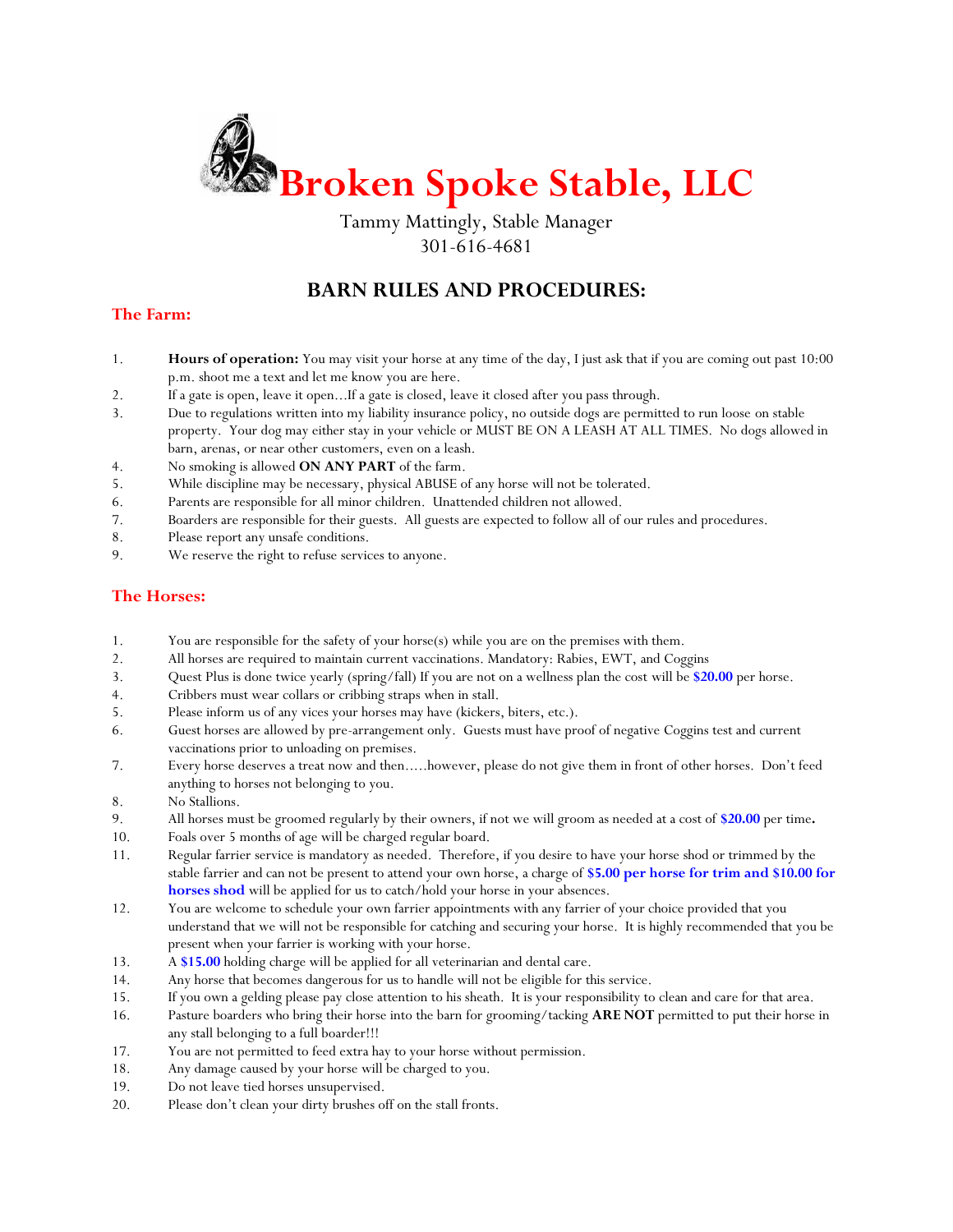- 21. Practice common courtesy and always clean up after your horse when you are here.
- 22. No grooming, feeding, or hoof cleaning is permitted in the indoor riding arena.
- 23. Absolutely NO WATER OR HAY is allowed in the indoor arena. This will destroy the dust product recently applied.

#### **Blankets:**

- 1. Blankets are a personal choice depending on your preference and the tolerance of cold by your horse. Unless otherwise stated, we will decide when they should be blanketed. We will check full boarders blankets daily for rubs, fit, comfort and wear. We will make minor adjustments needed in order for your horse to remain safe while blanketed. BSS does not provide the blankets.
- 2. There is **no charge** for full boarders who request that we blanket a horse. A charge of **\$10.00** will be assessed for all pasture boarders needing blanketed by us. We need 5 hour notice for any changes to your horses blanketing.
- 3. Blankets must be in working order. BSS will not be held responsible for the fit of your blanket if there are parts missing or blanket is in need or repair.
- 4. It will be the OWNERS decision as to when you want the blanket removed from your horse.
- 5. Please note that it is the OWNERS responsibility to remove the blanket **no less then once a month** for grooming and to access body condition.
- 6. Once winter is over I suggest your take your blankets home and hang them where they can air out and not mold. I will not be providing blanket racks for year round storage.

## **Riding and the Arenas**, **Trails and Round Pen**:

- 1. **NO ONE** may ride or handle horses on the premises without signing our liability waiver.
- 2. It is STRONGLY suggested that all riders wear approved, safety headgear.
- 3. All riders under 18 **MUST** wear approved, safety headgear when mounted.
- 4. No riding double.
- 5. No riders under the age of six without the supervision of instructor or parent.
- 6. **No lunging** in an arena when other riders are present without rider permission.
- 7. Call "inside" or "outside" when passing other riders in the arena.
- 8. Please be advised there may be groundhog holes on or along the trails. Please report holes you encounter immediately.
- 9. You are welcome to use any of our arena equipment; however we ask that you put it back where you found it.
- 10. ALL RIDERS MUST STAY ON TRAILS ONLY or you will lose trail riding privilege.
- 11. No trail riding when the ground is saturated and soggy.
- 12. Keep in mind that you may encounter dogs, 4-wheelers, snowmobiles, wildlife, cows, etc. while trail riding.
- 13. The in-door arena is for **RIDING AND TRAINING** only. It is not the place to turn your horse loose to simply run and buck at will.
- 14. Lunge your horse either in the round pen or on a lunge line. No free lunging (unless your horse is trained to do so) in the open arena. Again - NO LUNGING if there are people riding.
- 15. Sliding arena doors MUST be locked in place when both open and closed.
- 16. Do not walk your horse in through any "human" entry door.
- 17. Do not lunge your horse so aggressively that they end up crashing into the gates of the round pen. This causes damage to both the gates and your horse.
- 18. The only time you can cross the bridge off Norris Welch Road onto my parent's farm is when I am riding with you. NO EXCEPTIONS!!

## **Special needs:**

- 1. Any pasture boarded horse that is in need of daily medication, supplements, or special grain will be charged an additional cost of **\$25.00** monthly for us to take the extra time needed each day to ensure that these horses are getting the chance to eat all their grain themselves.
- 2. There will be **no charge** for minor care of injury if owner supplies medication and instruction. However, more complicated procedures will incur charges subject to the amount of time needed to properly care for horse.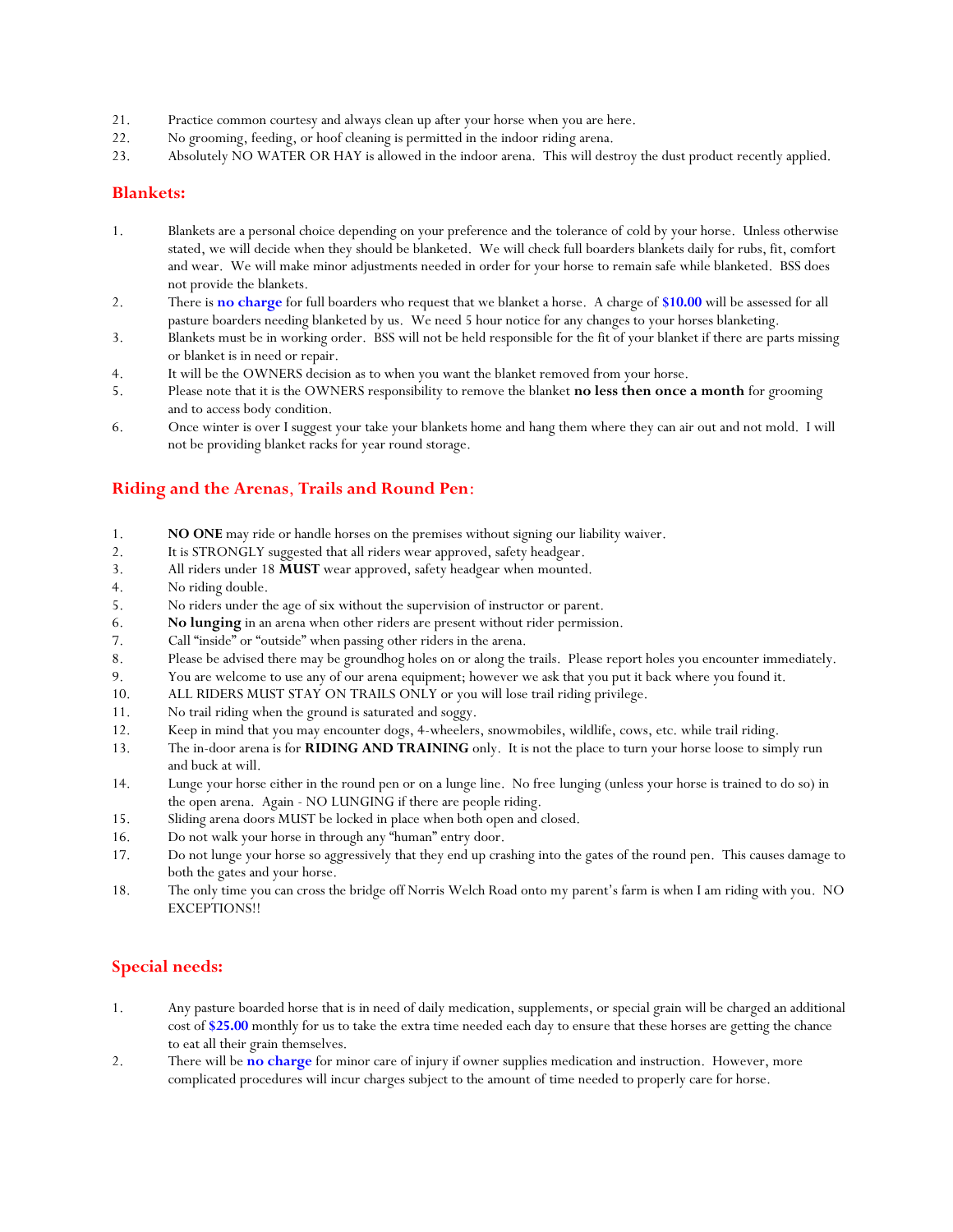- 3. Pasture boarded horses needing to be stalled for injury will be charged an additional **\$5.00** per day. You may opt to change over to full boarding at the current full board rate if injury will be long term but must do so for one full month to avoid the daily cost.
- 4. If you pasture board and wish for your horse to be stalled over night due to inclement weather, the daily cost will be **\$10.00** per day (24 hour period). This service will only be available if we have empty stalls at the time of your request.
- 5. Any horse that requires more then the normal amount of daily hay/grain that we provide in order to maintain desired body weight will be charged an additional **\$25.00** per month.
- 6. Boarders will be charged a restocking fee for any medicine & medical supplies used for your horse.
- 7. If you take your horse away from the stable for any reason you will still be responsible for your monthly board. There will be no reduced rate for the time you are gone.
- 8. Horses returning to the stable after being at training in a different barn will be treated as any new horse coming onto the property. This is a precautionary measure to ensure the health of all horses.

## **Miscellaneous:**

- 1. Outside trainers/instructors are welcome as long as they do not interfere with other lessons/riders. They must pay a ring fee of **\$20.00** per each lesson/instruction given. They also need to provide a copy of their liability insurance and sign a BSS liability waiver. It is your responsibility to make sure your trainer/instructor is aware of this rule.
- 2. Full Boarders entitled to ONE saddle rack per boarded horse at no charge. Pasture boarders are permitted one saddle rack only regardless of the amount of horses boarded.
- 3. A grooming tote is allowed in tack room, all other "stuff" is prohibited. Our tack room is not a storage area.
- 4. Boarders are responsible for the care and maintenance of their tack.
- 5. You are free to bring your own drinks/food and store it in the refrigerator but mark your drinks clearly so others don't mistake them for drinks to purchase.
- 6. No boarder is allowed to put more shaving in their stall without approval. Please, if you want to supply extra bedding for your horse it MUST be the same brand we are using or there will be an extra charge for cleaning.
- 7. No kids are allowed to climb or sit on our farm machinery.
- 8. Boarding statements are mailed out at the beginning of each month. A complete break down of all charges and any events or important information is on the bottom to keep you informed of all that is going on.

**Broken Spoke Stable** welcomes all riders regardless of ability and discipline. But our specialty caters to those horse enthusiasts who love spending time in the saddle out on the trail. We believe that horses thrive better when allowed to be out doors as much as possible and as weather permits**.** We have nearly 120 acres plus surrounding land we can ride on. We are continually improving our barns, pastures, and property. We believe that there is always something new to learn when dealing with horses but unless you are asked, please keep your advice to yourself. We want the time you spend at our stable with your horse to be relaxing and enjoyable. I have been a boarder myself and have tried to take all my past experiences and learn from them. That is why at Broken Spoke Stable all horses will be treated the same way I would treat my own horses. The best way to solve any problem that may arise is to come directly to me so we can find a suitable resolve. Respect for our horses and respect toward each other is expected from everyone.

*Tammy L. Mattingly, Owner*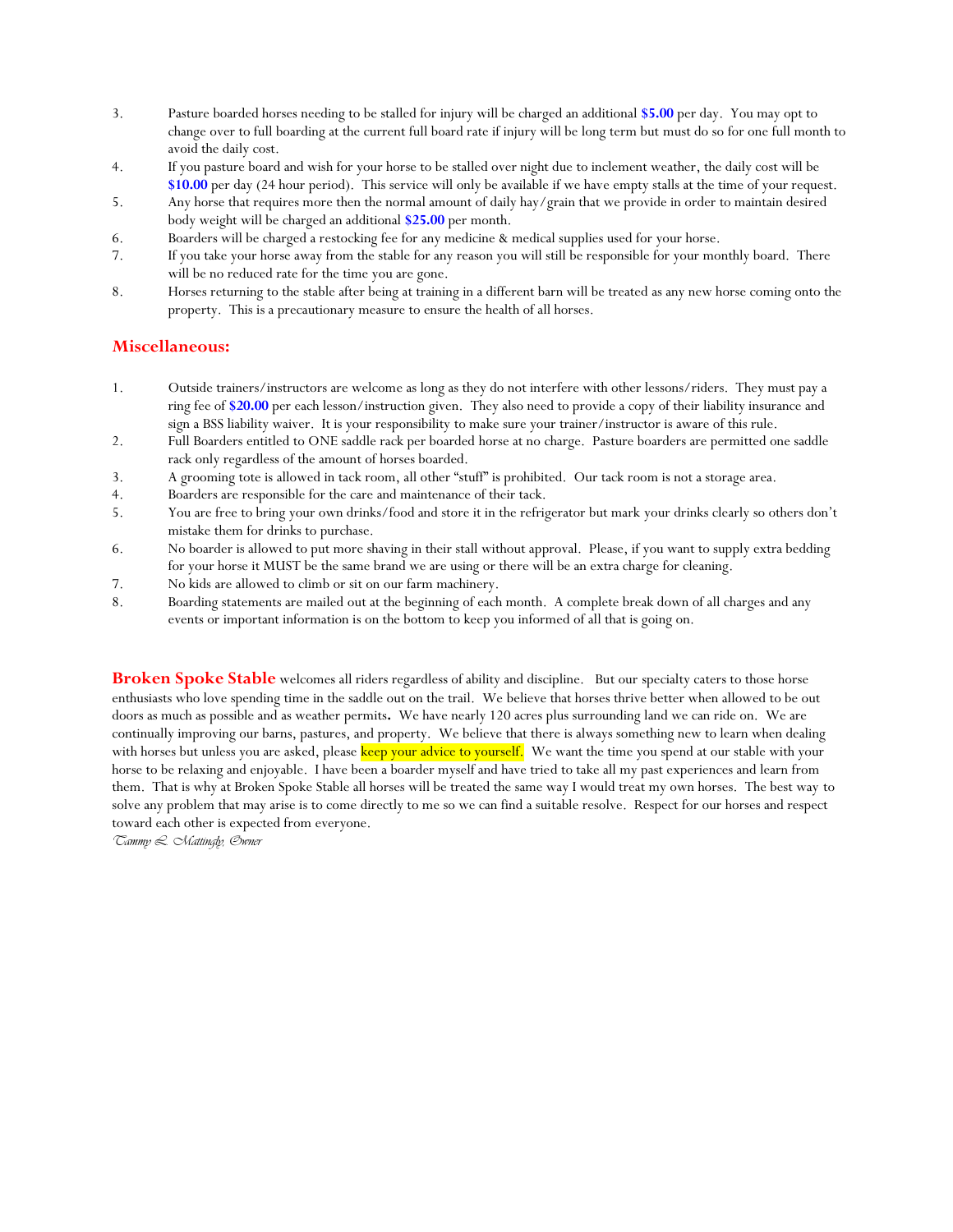## **Boarding Options and Costs**

#### • **PASTURE BOARDING: \$225.00 monthly**

**INCLUDES:** Fresh water daily, run in shed, hay during winter/drought, fly masks put on/taken off if provided by owner. Use of all trails and arenas. No hind shoes permitted. Horses wormed spring and fall with Quest Plus mandatory at a cost of \$20.00 unless on Veterinary Wellness Plan. Farrier appointments as described in barn rules and procedures, provided at your expense or you may schedule your own appointments.

#### • **FULL BOARD: \$350.00 monthly**

**INCLUDES:** 1 personal stall in any of our barns with availability. Morning/evening feeding of hay/grain (Up to 2 pounds of sweet feed once daily if using stable grain) and fresh water. Nightly check and water topped off. Daily stall cleaning and turn out as weather permits. Worming spring and fall with Quest Plus is mandatory at a cost of \$20.00 unless on Veterinary Wellness Plan. Farrier appointments as described in barn rules and procedures (Cost of all farrier work is the full responsibility of boarder and will be billed with your monthly invoice). **No hind shoes on any horses turned out with others**. Any fly masks/blankets will be put on and taken off by us if provided by boarder. Use of all trails and arenas. **Any horse over 1,200 pounds or hard keepers requiring extra hay will be charged \$25.00 more a month.**

## **BROKEN SPOKE STABLE, LLC BOARDING CONTRACT**

WITNESS THIS AGREEMENT this \_\_\_\_\_\_\_\_ day of \_\_\_\_\_\_\_\_\_\_\_\_\_\_\_ in the year \_\_\_\_\_\_, by and between Broken Spoke Stable, LLC, Oakland, MD hereinafter referred to as **"BSS"** and

**\_\_\_\_**\_\_\_\_\_\_\_\_\_\_\_\_\_\_\_\_\_\_\_\_\_\_\_\_\_\_\_\_\_\_\_\_\_\_\_\_\_\_\_\_\_\_\_\_\_\_\_\_, hereinafter referred to as "Owner."This agreement applies to all equestrian animals at BSS and hereinafter referred to as "Horse"

**AUTHORIZATION OF RIDERS:** Owner agrees that **no one** will be allowed to ride any horse without completing the "BSS Liability Waiver".

**RULES AND REGULATIONS:** The Owner acknowledges receipt of **"BSS Rules and Procedures"** and agrees to abide by all. BSS reserves the right, at its sole discretion, to terminate this agreement for failure of Owner, Owners handler, or Owner's guests, to obey these rules.

**BOARDING FEE AND TERMS:** Owner acknowledges and accepts those terms set forth in the Boarding Options and Costs description. The boarding fee is due upon receipt of monthly billing statement. In the event said payment is overdue by 30 days, BSS shall be entitled to exert a lien against said horse. The monthly boarding option you are choosing is:

\_\_\_ Pasture Boarding @ \$225.00/mo \_\_\_ Full Board @ \$350.00/mo

\_\_\_ Check here if hard keeper or over 1,200 pounds (\$25.00 extra per month for additional hay/bedding)

**OWNERSHIP-COGGINS TEST/Vaccines:** Owner warrants that he owns/leases the horse and will provide proof satisfactory to BSS of the negative Coggins test and mandatory vaccines upon arrival at stable.

**UNSAFE CONDITIONS:** BBS reserves the right to notify Owner within fifteen (15) days of the horse's arrival if the horse, in BBS's opinion, is deemed to be dangerous or undesirable for BBS establishment. In such case, Owner shall be solely responsible for removing the horse within seven (7) days of said notice and for all fees incurred during the horse's presence upon the premises. This contract shall be deemed terminated and concluded upon the payment of all fees.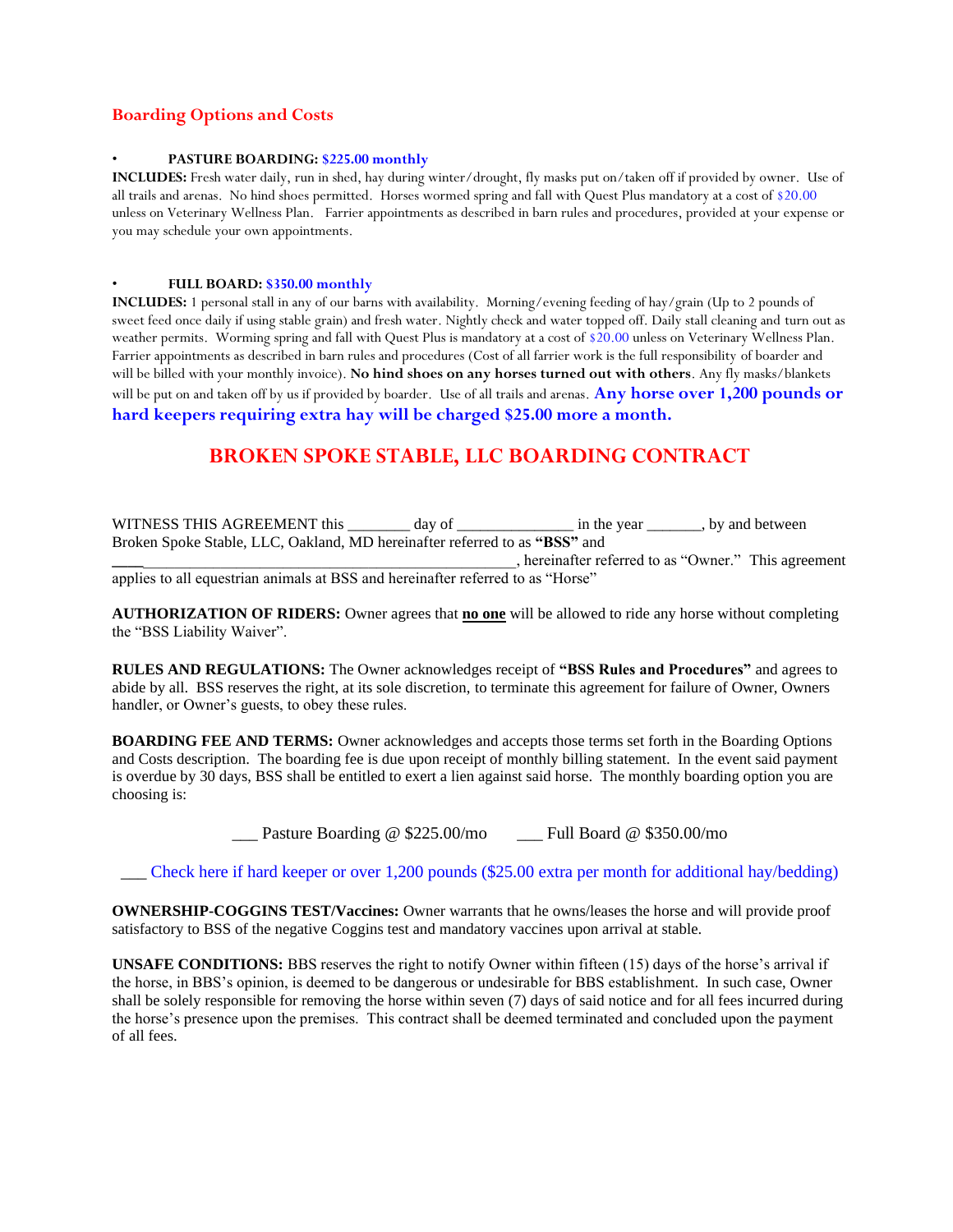**FEED, FACILITIES, AND SERVICES:** BSS agrees to provide adequate feed and facilities for normal and reasonable care required to maintain the health and well being of the animals. ADDITIONAL CHARGES WILL BE APPLIED TO ANY HORSE WHO REQUIRES MORE THEN THE NORMAL AMOUNT OF HAY/GRAIN RATION TO SATISFY OWNERS CONCERNS ABOUT BODY CONDITION. Owner acknowledges they have inspected the facilities and finds same in safe and proper order. Any supplements/daily medications you desire for your horse to receive need to be provided to us with full instruction on how you want them given. Your horses name needs to be clearly written on container.

**REMOVAL OF HORSE(S) FROM BSS:** Owner agrees to notify BSS prior to removal of horses from premises. In the event someone other than the Owner shall call for the horse(s), Owner must notify BSS prior to removal of said horse(s). During the period a horse is not on the premises, this agreement shall be deemed in force at rates applicable unless an agreement of lease termination has been completed.

**SERVICES:** Farrier and veterinarian services will be regularly scheduled and completed as described in the **Board Options and Costs** description above. All fees shall be the obligation of Owner and will be added to the Owner's monthly invoice. Mountainview Veterinarian offers a Wellness plan that is very beneficial but is not mandatory. You have every right to decide what vaccines your horses receive beyond the mandatory ones we require.

**EMERGENCY CARE:** BSS agrees to attempt to contact Owner should we feel that medical treatment is needed for said horse(s), but, if we are unable to contact Owner, BSS is then authorized to secure emergency veterinary, and blacksmith care required for the health and well-being of your horse. All costs of such care incurred is the full responsibility of horse owner. We will never permit any horse to suffer from any injury or health concern that could save your horses life.

\*\*\*BSS SHALL ASSUME THAT OWNER DESIRES SURGICAL CARE IF RECOMMENDED BY A VETERINARIAN IN THE EVENT OF COLIC, OR OTHER LIFE-THREATENING ILLNESS, UNLESS BSS IS INSTRUCTED HEREIN OR ON OWNER'S INFORMATION SHEETS, BY OWNER THAT THE HORSE IS NOT A SURGICAL CANDIDATE.

**DEWORMING AND VACCINATIONS:** Worming and vaccinations are mandatory. Owner agrees to have their horse(s) wormed and vaccinated on a regular schedule and authorizes BSS to arrange for such treatments. These expenses are the obligation of Owner and will be directly billed on your monthly invoice. Twice year deworming with Quest Plus is mandatory even if your horse has a negative fecal egg count.

**MEDICATIONS:** BSS does not profess to be medical professionals and any concerns you may have should be directed to a veterinarian.

**PROPERTY IN STORAGE ON PREMISES:** Owner may store certain tack and equipment on the premises however, we take no responsibility for the theft, loss, damage or disappearance of any tack or equipment.

**BOARDING CONTRACT:** Boarding is on a month per month basis. A 15 day written notice is necessary in the event you desire to break the contract and want reimbursed for any unused time.

**RISK OF LOSS AND STANDARD OF CARE:** During the time that the horse is in the custody of BSS, we shall not be liable for any sickness, disease, theft, death or injury which may be suffered by the horse or any other cause of action, whatsoever, arising out of or being connected in any way with the boarding of said horse, except in the event of negligence on the part of BSS, or it's employees. This includes, but is not limited to, any personal injury or disability the horse owner, or owners' guest, may receive on BSS premises.

**HOLD HARMLESS:** Owner agrees to hold BSS harmless from any and all claims arising from damage or injury caused by owner's horse(s) to anyone, and defend BSS from any such claims. Owner agrees to disclose any and all hazardous or dangerous propensities of horse(s) boarded with BSS.

## **I HAVE READ, UNDERSTAND, AND AGREE TO THE TERMS OF THIS BOARDING CONTRACT:**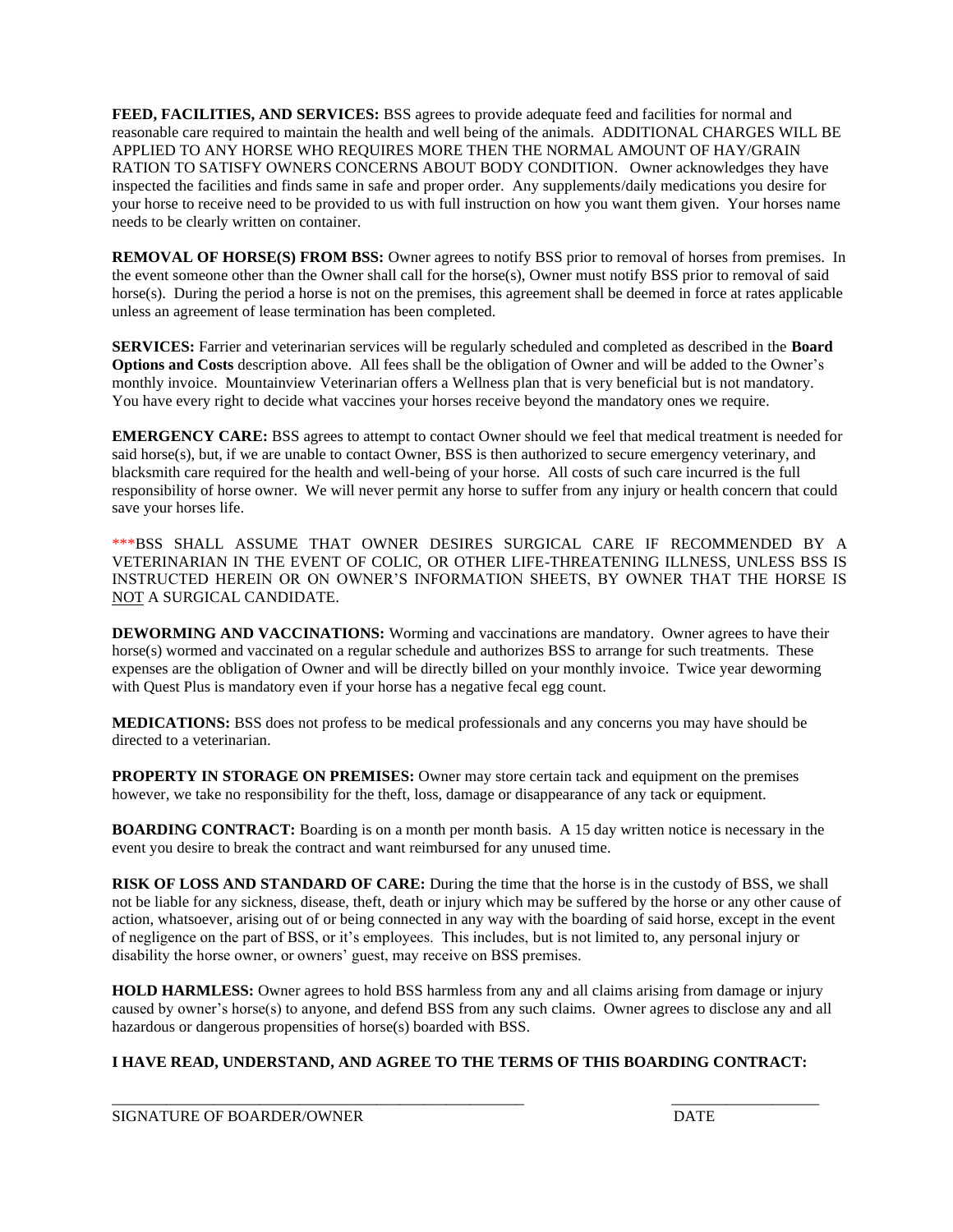## **OWNER INFORMATION**

|                                                                                             | <b>HORSE INFORMATION</b>                                                |  |                                                                                                                                                                                                                                |                                                                                                         |  |
|---------------------------------------------------------------------------------------------|-------------------------------------------------------------------------|--|--------------------------------------------------------------------------------------------------------------------------------------------------------------------------------------------------------------------------------|---------------------------------------------------------------------------------------------------------|--|
|                                                                                             |                                                                         |  |                                                                                                                                                                                                                                |                                                                                                         |  |
|                                                                                             |                                                                         |  | Age: Color: Color: Sex: Brand/Tattoos: Color: Color: Color: Color: Color: Color: Color: Color: Color: Color: Color: Color: Color: Color: Color: Color: Color: Color: Color: Color: Color: Color: Color: Color: Color: Color: C |                                                                                                         |  |
|                                                                                             |                                                                         |  |                                                                                                                                                                                                                                | Supplements: $Y - N$ (Supplied by Owner with horse name $\&$ instructions plainly written on container) |  |
| Medicines: Y - N Dosage: Carain: Y - N (full boarders Amount: Carain: Y - N (full boarders) |                                                                         |  |                                                                                                                                                                                                                                |                                                                                                         |  |
|                                                                                             | Does the horse have any stable habits, mannerisms or temperament: Y - N |  |                                                                                                                                                                                                                                |                                                                                                         |  |
|                                                                                             |                                                                         |  |                                                                                                                                                                                                                                |                                                                                                         |  |
|                                                                                             | Does this horse have any previous medical history: Y - N                |  |                                                                                                                                                                                                                                |                                                                                                         |  |
|                                                                                             |                                                                         |  |                                                                                                                                                                                                                                |                                                                                                         |  |
|                                                                                             |                                                                         |  |                                                                                                                                                                                                                                |                                                                                                         |  |
|                                                                                             |                                                                         |  |                                                                                                                                                                                                                                |                                                                                                         |  |
|                                                                                             |                                                                         |  |                                                                                                                                                                                                                                | My horse: $IS - IS NOT$ a candidate for emergency surgery in the event I am unable to be reached.       |  |
|                                                                                             |                                                                         |  |                                                                                                                                                                                                                                |                                                                                                         |  |
|                                                                                             | Please attach a copy of all recent inoculations and coggins test.       |  |                                                                                                                                                                                                                                |                                                                                                         |  |
|                                                                                             |                                                                         |  |                                                                                                                                                                                                                                |                                                                                                         |  |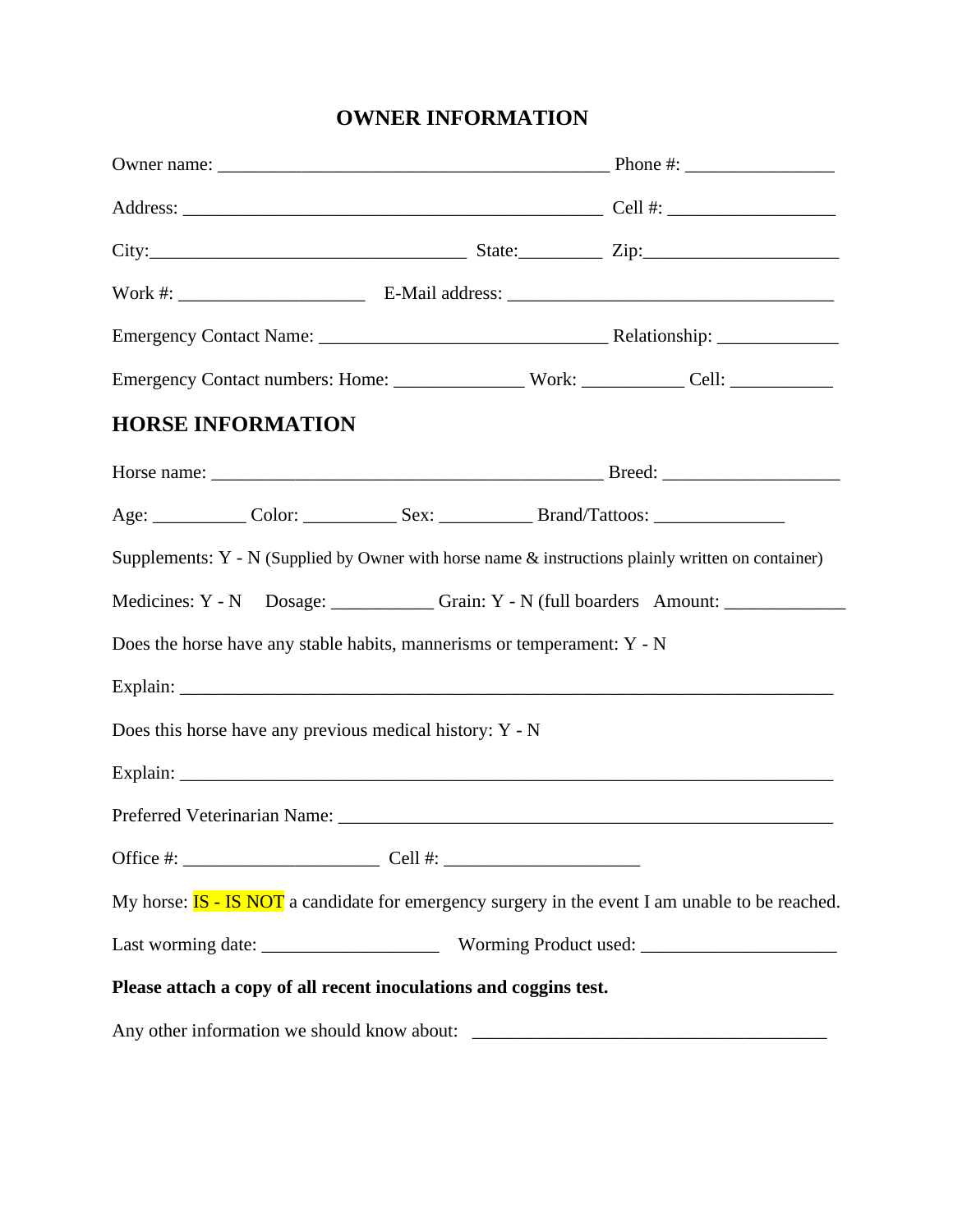# **Broken Spoke Stable, LLC**

Tammy Mattingly, Stable Manager 301-616-4681

## **LIABILITY RELEASE WAIVER**

1. The undersigned hereby acknowledges that he has full and complete notice and understanding of all the risks inherent in equine activities which may cause, contribute to or result in the death or personal injury of the participant or damage to the participant's property (the "Risks"), including, but not limited to: (I) the propensity of an equine to behave in dangerous ways or to trip and/or fall; (II) the inability of anyone whomsoever to predict or foresee an equine's reaction to excitement, weather conditions, sound, movements, objects, persons, animals, reptiles, birds or insects, and the effects of such reactions; (III) the hazards of surface or subsurface conditions, including but not limited to objects or conditions on, under or protruding from the surface, both latent and patent; (IV) the hazards which rocks, cliffs, hills, fences, trees, stumps, logs, bridges, ditches, and other debris and obstacles, and any equine activity in connection therewith, may foreseeable or unforeseeable present; (V) the dangers and risks of tack or harness slipping or breaking for whatever reason; (VI) the dangers and risks of becoming entangled in tack, harness, or vehicles used in an equine activity, (VII) the risks of falling from or otherwise becoming unstable on an equine or a vehicle used in an equine activity for any reason whatsoever or for no identifiable reason and (VIII) any negligent act or omission by BSS which could result in the death or personal injury of the participant or damage to the participant's property.

2. The participant hereby RELEASES and WAIVES all rights which he may have or hereafter have against BSS for death, personal injury or property damage which is in any way associated with the Risks; he does hereby WAIVE his right to sue or to bring any action against BSS in connection therewith; he agrees to INDEMNIFY and DEFEND BSS and each owner from and to HOLD them HARMLESS against any such suit or action, and he hereby expressly ASSUMES ALL RISKS AND DANGERS of death, personal injury and property damage which are in any way associated with the Risks enumerated above.

3. The participant hereby authorizes and consents to any emergency medical care which may at the time appear reasonably appropriate under the circumstances as a result of injury or sickness caused by or incurred in the course of an equine activity.

4. The Agreement shall remain valid and in full force and effect from and after the date opposite the signature of the participant until expressly revoked by the participant in a written notice personally delivered to BSS.

5. To the extend possible, this Agreement shall be construed in such manner as will render it and each provision of it, fully enforceable, but if any provision of this Agreement shall be unenforceable, such provision (or so much thereof as is unenforceable) shall be deleted and the remainder of this Agreement shall continue in full force and effect.

6. If this Agreement is executed by the undersigned participant for and on behalf of a minor participant named below, the undersigned participant hereby warrants and represents that he is in fact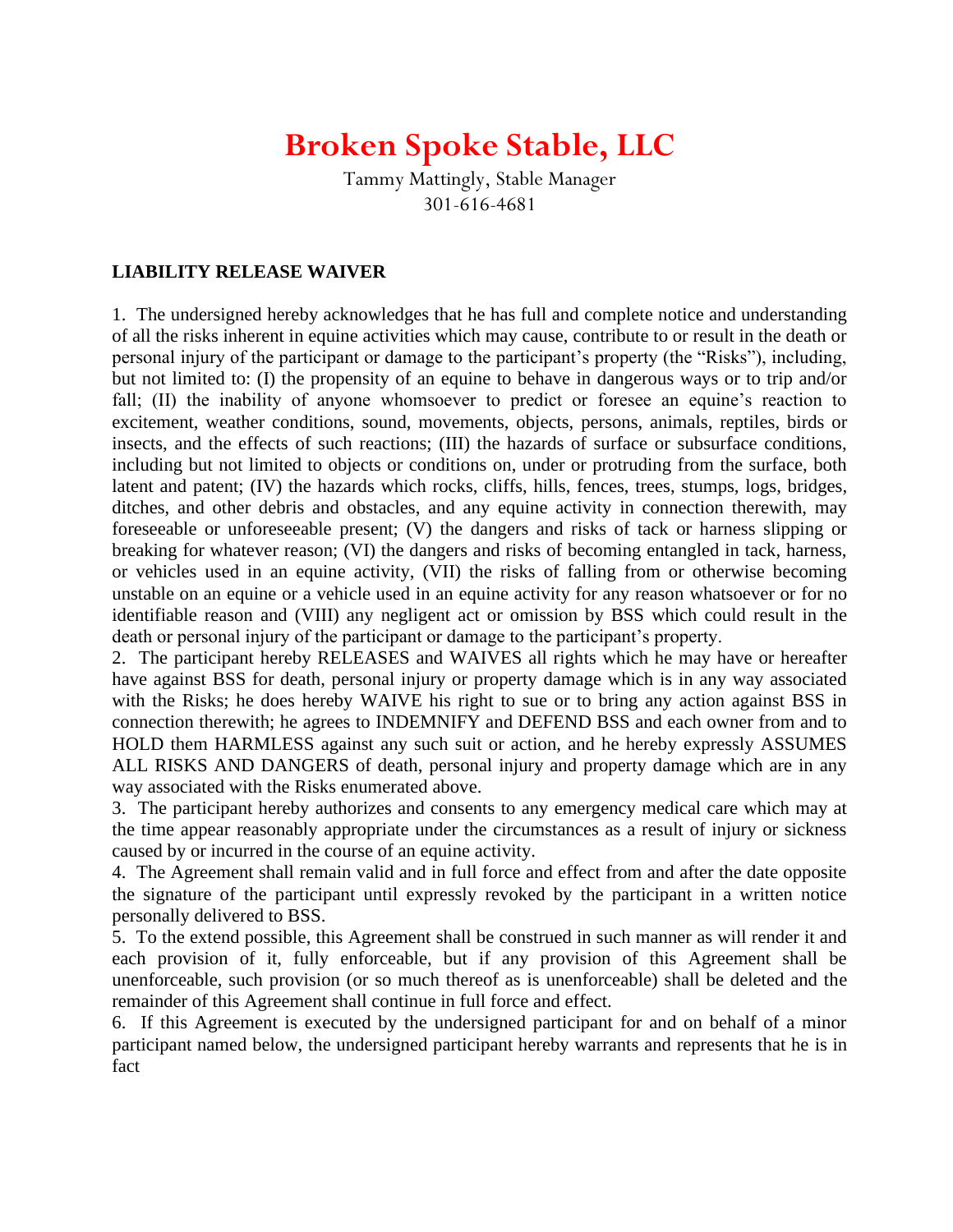the legal parent or guardian of such minor, with full rights of custody and control; that this Agreement is given on behalf of and is intended to be binding upon said minor, participant, his heirs, personal representatives, successor and assigns; and the undersigned participant further agrees that this Agreement shall also be as fully binding on the undersigned participant as if it were entered into solely on his own behalf.

7. This Agreement shall be binding upon the heirs, personal representatives, successors and assigns of the participants.

8. I HAVE FULLY READ, FULLY UNDERSTAND, AND VOLUNTARILY SIGN THS FOREGOING EQUINE **LIABILITY RELEASE WAIVER** OF RIGHT TO SUE AND ASSUMPTION OF ALL RISKS. I HAVE CONSULTED AND RELIED UPON MY OWN ADVISORS ON ALL QUESTIONS IN CONNECTION THEREWITH, AND I HAVE NOT RELIED UPON THE BSS MANAGER, OWNER, EMPLOYEES ADVISE OR EXPLANATION IN CONNECTION THEREWITH.

\_\_\_\_\_\_\_\_\_\_\_\_\_\_\_ \_\_\_\_\_\_\_\_\_\_\_\_\_\_\_\_\_\_\_\_\_\_\_\_\_\_\_\_\_\_\_\_\_\_\_\_\_\_\_\_\_\_\_\_\_\_\_\_

Date Print Name

\_\_\_\_\_\_\_\_\_\_\_\_\_\_\_\_\_\_\_\_\_\_\_\_\_\_\_\_\_\_\_\_\_\_\_\_\_\_\_\_\_\_\_\_\_\_\_\_\_\_\_\_\_\_\_\_\_\_

\_\_\_\_\_\_\_\_\_\_\_\_\_\_\_\_\_\_\_\_\_\_\_\_\_\_\_\_\_\_\_\_\_\_\_\_\_\_\_\_\_\_\_\_\_\_\_\_\_\_\_\_\_\_\_\_\_\_

Signature

Print Name Of The Minor Participant For Whom Signing, If Any